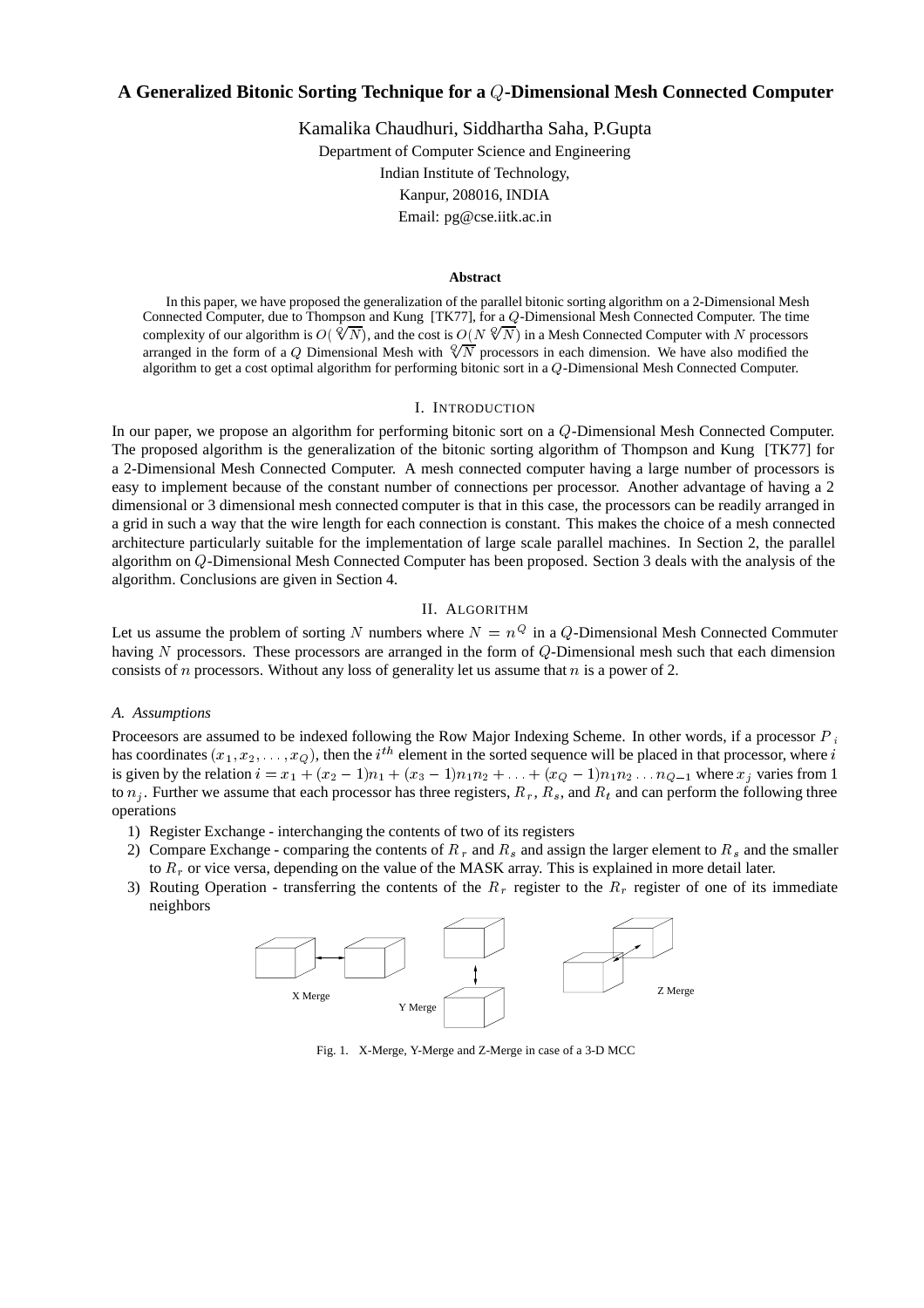# *B. Basic Idea*

Similar to the algorithm of Thompson and Kung [TK77], we define here the concept of X-Merge, Y-Merge and Z-Merge, which, as the name suggests, occur along the X, Y and Z axes respectively. We first start with  $N = n<sup>3</sup>$  bitonic sequences, each of size 1. In each step, we do a X-Merge, Y-Merge and Z-Merge in order. At the end of the  $i^{th}$ step, we thus get  $N/8<sup>i</sup>$  bitonic sequences, each contained in a cube of side  $2<sup>i</sup>$ . The process continues, until the entire sequence is sorted in Row Major Indexing order. Figure(1) will make the idea more clear.

The algorithm for the  $Q$  Dimensional case is based on this idea. In this case, we have, instead of X-Merge, Y-Merge and Z-Merge,  $X_1^Q - Merge, \ldots, X_O^Q - Merge$  where  $X_i^Q - Merge$  indicates that the procedure merges two Q-Dimensional blocks which are adjacent along the  $i<sup>th</sup>$  dimension.

# *C. Formal Algorithm*

In this section, we present formally our algorithm for bitonic sorting on a  $Q$ -Dimensional Mesh Connected Computer. To do so, let us define a few procedures which are to be used in the algorithm. Procedure  $X_O^Q - Merge(n_1,\ldots,n_Q)$ sorts a bitonic sequence stored in a Q-Dimensional block of size  $(n_1, n_2, \ldots, n_Q)$  into increasing or decreasing order (depending on the value of MASK). The *i*<sup>th</sup> dimension in the block has size  $n_i$ . Each processor in the block holds the element to be sorted in its  $R_r$  register.

 $\boldsymbol{\mathsf{procedure}}~X_O^\mathsf{Q}-M \,erge(n_1,n_2,\ldots,n_Q)$ 

- 1) Let the sequence to be sorted be present in processors  $P(i_1, i_2, \ldots, i_Q), \cdots, P(i_1 + n_1, i_2 + n_2, \ldots, i_Q +$  $n_Q$ ).
- 2) if  $n_Q = 1$ , goto Step 8.
- 3) Processors  $P(i_1 + x_1, \ldots, i_Q + x_Q), x_j = 1, \ldots, n_j$ , for  $j = 1, \ldots, Q 1, x_Q = 1, \ldots, \frac{n_Q}{2}$  perform a register exchange operation between their  $R_r$  and  $R_s$  registers.
- 4) Processors  $P(i_1 + x_1, i_2 + x_2, \ldots, i_Q + x_Q)$  route the contents of their  $R_r$  registers to processors  $P(i_1 +$  $x_1, i_2 + x_2, \ldots, i_Q + x_Q - \frac{n_Q}{2}$ , where  $x_j = 1, \ldots, n_j$ , for  $j = 1, \ldots, Q - 1, x_Q = \frac{n_Q}{2}, \ldots, n_Q$ .
- 5) Processors  $P(i_1 + x_1, ..., i_Q + x_Q), x_j = 1, ..., n_j$ , for  $j = 1, ..., Q 1, x_Q = 1, ..., \frac{n_Q}{2}$  perform a compare exchange operation.
- 6) Processors  $P(i_1 + x_1, i_2 + x_2, \ldots, i_Q + x_Q)$  route the contents of their  $R_r$  registers to processors  $P(i_1 +$  $x_1, i_2 + x_2, \ldots, i_Q + x_Q + \frac{n_Q}{2}$ , where  $x_j = 1, \ldots, n_j$ , for  $j = 1, \ldots, Q - 1, x_Q = 1, \ldots, \frac{n_Q}{2}$ .

7) Do the following in parallel:

- a)  $X_Q^Q$   $Merge(n_1, n_2, \ldots, \frac{n_Q}{2})$ , for processors  $P(i_1 + x_1, \ldots, i_Q + x_Q), x_j = 1, \ldots, n_j$ , for  $j =$
- 1,...,  $(Q-1), x_Q = 1, \ldots, \frac{N_Q}{2}$ <br>b)  $X_Q^Q Merge(n_1, n_2, \ldots, \frac{n_Q}{2})$ , for processors  $P(i_1 + x_1, \ldots, i_Q + x_Q), x_j = 1, \ldots, n_j$ , for  $j =$  $1, \ldots, (Q-1), x_Q = \frac{Q}{2}, \ldots, n_Q$
- 8)  $X_{Q-1}^{Q-1}$   $Merge(n_1, n_2, \ldots, n_{Q-1})$

Procedure  $X_i^Q - Merge(i \neq Q)$  merges a bitonic sequence of length  $n_1n_2\cdots n_Q$  contained in a Q-Dimensional block of processors of dimensions  $(n_1, n_2, \ldots, n_Q)$ . The sequence is held in the  $R_r$  registers of these processors. The increasing part of the sequence is held in processors  $P(i_1 + x_1, i_2 + x_2, \ldots, i_i + x_i, \ldots, i_Q + x_Q), x_i = 1, \ldots, n_j$ for  $j \neq i$ ,  $x_i = 1, \ldots, n_i/2$ . The decreasing half of the sequence is held in the rest of the processors.

 $\boldsymbol{\mathsf{procedure}}\ X_i^Q - Merge(n_1,n_2,\ldots,n_Q) (i\neq Q)$ 

- 1) Let the increasing part of the sequence be present in processors  $P(i_1+x_1, i_2+x_2, \ldots, i_i+x_i, \ldots, i_Q+x_Q)$ ,  $x_j = 1, \ldots, n_j$ , for  $j \neq i, x_i = 1, \ldots, n_i/2$ , and the decreasing part in processors  $P(i_1 + x_1, i_2 + x_3, \ldots,$  $i_i + x_i, \ldots, i_Q + x_Q$ ,  $x_j = 1, \ldots, n_j$ , for  $j \neq i, x_i = n_i/2, \ldots, n_i$ .
- 2) Processors  $P(i_1 + x_1, i_2 + x_2, \ldots, i_i + x_i, \ldots, i_Q + x_Q), x_j = 1, \ldots, n_j$ , for  $j \neq i, x_i = 1, \ldots, n_i/2$ perform a register-exchange operation between their  $R_r$  and  $R_s$  registers.
- 3) Processors  $P(i_1 + x_1, i_2 + x_2, \ldots, i_i + x_i, \ldots, i_Q + x_Q)$  route the contents of their respective  $R_r$  registers to processors  $P(i_1 + x_1, i_2 + x_2, \ldots, i_i + x_i - n_i/2, \ldots, i_Q + x_Q)$ , where  $x_j = 1, \ldots, n_j$ , for  $j \neq i$ ,  $x_i =$ . . *. .* . . . . . . . . .
- 4) Perform a  $Two-Column-Merge(n_Q)$ , along the  $X_Q$  dimension
- 5) Send back the rejected elements of processors  $P(i_1 + x_1, i_2 + x_2, \ldots, i_i + x_i n_i/2, \ldots, i_Q + x_Q)$  back to processors  $P(i_1 + x_1, i_2 + x_2, \ldots, i_i + x_i, \ldots, i_Q + x_Q)$ , where  $x_j = 1, \ldots, n_j$ , for  $j \neq i$ ,  $x_i = n_i/2, \ldots,$  $n_i$ .
- 6) Processors  $P(i_1 + x_1, i_2 + x_2, \ldots, i_i + x_i, \ldots, i_Q + x_Q), x_j = 1, \ldots, n_j$  for  $j \neq i, x_i = 1, \ldots, n_i/2$ perform a register-exchange operation between their  $R_r$  and  $R_s$  registers.
- 7) For each of the  $2n_Q$   $(Q-1)$ -Dimensional blocks of dimensions  $(n_1, \ldots, n_i/2, \ldots, n_Q)$ perform  $X_{Q-1}^{Q-1}$  –  $Merge(n_1, \ldots, n_i/2, \ldots, n_Q)$  in parallel.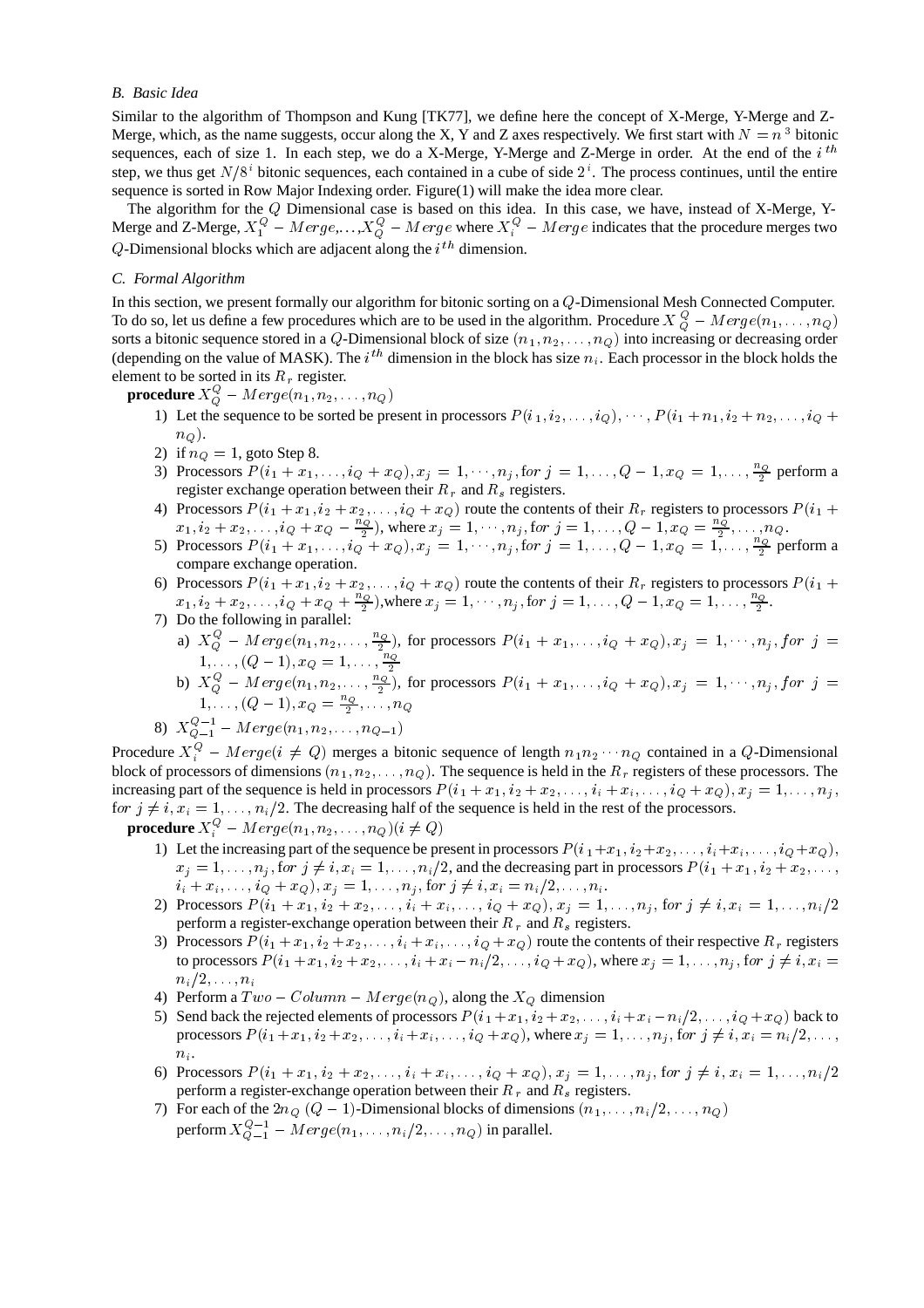# *D. Main Algorithm*

The main algorithm applies merges alternately in the  $X_i$  dimension until the whole sequence gets sorted. As explained earlier, after the *i*<sup>th</sup> stage, we get  $N/2^{Q_i}$  sequences, each of size  $2^{Q_i}$ , contained in a Q-Dimensional Block of side length  $2^i$ . All the compare-exchanges are done according to the MASK function. The algorithm is given below.

for 
$$
i = 0
$$
 to  $\log n - 1$   
\n $X_1^Q - Merge(2^{i+1}, 2^i, 2^i, ..., 2^i)$   
\n $X_2^Q - Merge(2^{i+1}, 2^{i+1}, 2^i, ..., 2^i)$   
\n:  
\n $X_Q^Q - Merge(2^{i+1}, 2^{i+1}, ..., 2^{i+1})$   
\nend for

end for

# *E. The MASK Function*

MASK function determines whether a sequence is to be sorted in increasing or decreasing order, as we need by the next step of Bitonic Sorting algorithm. The MASK function does so by affecting the result of the compare-exchange instruction of processor  $P(i_1, \ldots, i_Q)$  as follows.

If  $Mask((i_1, i_2, \ldots, i_Q, P) = 0$  then  $R_r = max(a, b)$  and  $R_s = min(a, b)$ <br>Else  $R_r = min(a, b)$  and  $R_s = max(a, b)$ 

where P is the particular pass number of the algorithm. For example, the first  $X_1^Q - Merge$  is said to be pass 1,  $X_2^{\mathcal{Q}}$  – Merge is said to be Pass 2 and so on. Thus if the MASK function is 0 for all processors in an array, the array will be sorted in increasing order. The MASK function generalized to  $Q$ -Dimensions can be given by

**function**  $MASK(i_1, \ldots, i_Q, P)$  $r = P \% Q$ ; if  $i_{r+1}/2^{\lfloor P/Q \rfloor}$  is even return 0 else return 1

# III. ANALYSIS

Define  $t_r$  as the time required to perform one routing operation,  $t_c$  be the time required to perform a compare-exchange operation, and  $t_e$  be the time required to perform a register-exchange operation. We will express the complexity of our entire algorithm in terms of the time required to perform each of these operations, that is, in terms of  $t_r$ ,  $t_e$  and  $t_c$ .

# *A.* Complexity of  $X_Q^Q$  – Merge

Equipped with this notation, let us first determine the complexity of the  $X_0^Q - Merge^s$ . Let  $T_0(n_1, n_2, \ldots, n_Q)$ be the number of routing operations involved in merging a block of dimension Q and of size  $(n_1, n_2, \ldots, n_Q)$  which contains a bitonic sequence. We assume, in addition, that all the  $n_i$ 's are powers of 2. Then, the recurrence relation holds that

 $T_{Q}^{r}(n_{1},n_{2},\ldots,n_{Q})=T_{Q}^{r}(n_{1},n_{2},\ldots,\frac{n_{Q}}{2})+n_{Q}\;,$ 

 $T_{O}^{r}(n_1, n_2, \ldots, n_{Q-1}, 1) = T_{O-1}^{r}(n_1, \ldots, n_{Q-1})$  and  $T_{1}^{r}(1) = 0$ .

Solving above equations we get the number of routing operations as

 $L_Q(n_1, n_2, \ldots, n_Q) = \lambda(n_1 + n_2 + \ldots + n_Q) - \lambda Q$ 

Similarly, let the  $T_0(n_1, n_2, \ldots, n_Q)$  be the number of compare-exchange operations and  $T_0(n_1, n_2, \ldots, n_Q)$  be the number of register-exchange operations of  $X_0^{\mathcal{Q}} - Merge$ . For these, we have the recurrence relations

 $T^c_Q(n_1,n_2,\ldots,n_Q)=T^c_Q(n_1,n_2,\ldots,\frac{n_Q}{2})+1,$   $T^c_Q(n_1,n_2,\ldots,1)=T^c_{Q-1}(n_1,n_2,\ldots,n_{Q-1})$  and  $T^c_1(1)=0$  $T^e_Q(n_1, n_2, \ldots, n_Q) = T^e_Q(n_1, n_2, \ldots, \frac{n_Q}{2}) + 2$  ,  $T^e_Q(n_1, n_2, \ldots, 1) = T^e_{Q-1}(n_1, n_2, \ldots, n_{Q-1})$  and  $T^e_1(1) = 0$ Solving above equations, we get

 $T_{G}^{c}(n_1, n_2, \ldots, n_Q) = (\log n_1 + \log n_2 + \ldots + \log n_Q)$  and  $T_{G}^{e}(n_1, n_2, \ldots, n_Q) = 2(\log n_1 + \log n_2 + \ldots + \log n_Q)$ 

# *B.* Complexity of  $X_i^Q$  –  $Merge(i \neq Q)$

Let  $F_O^{r_i}(n_1, n_2, \ldots, n_Q)$  denote the number of routing steps taken in merging two blocks of size  $(n_1, n_2, \ldots, n_Q)$ , adjacent along the *i*<sup>th</sup> dimension, where  $i \neq Q$ . One of the blocks contains the increasing part of a bitonic sequence and the other block the decreasing part.Then, the number of routing steps can be given by

 $F_Q(n_1, n_2, \ldots, n_Q) = n_i + 2(n_Q - 1) + I_{Q-1}(n_1, n_2, \ldots, \frac{n_2}{2}, \ldots, n_Q)$ Here  $2(n_Q - 1)$  is the number of routing steps in a Two Column Merge. The relations can be solved to give

 $F_O^{ri}(n_1, n_2, \ldots, n_Q) = 2(n_1 + n_2 + \ldots + n_Q) - 2Q.$ 

But this does not depend on the value of *i* at all, hence let us call  $F_O^{i'}(n_1, n_2, \ldots, n_Q)$  as  $F_O^{r}(n_1, n_2, \ldots, n_Q)$ . Similarly the recurrence relations expressing the number of compare-exchange and register-exchange operations are